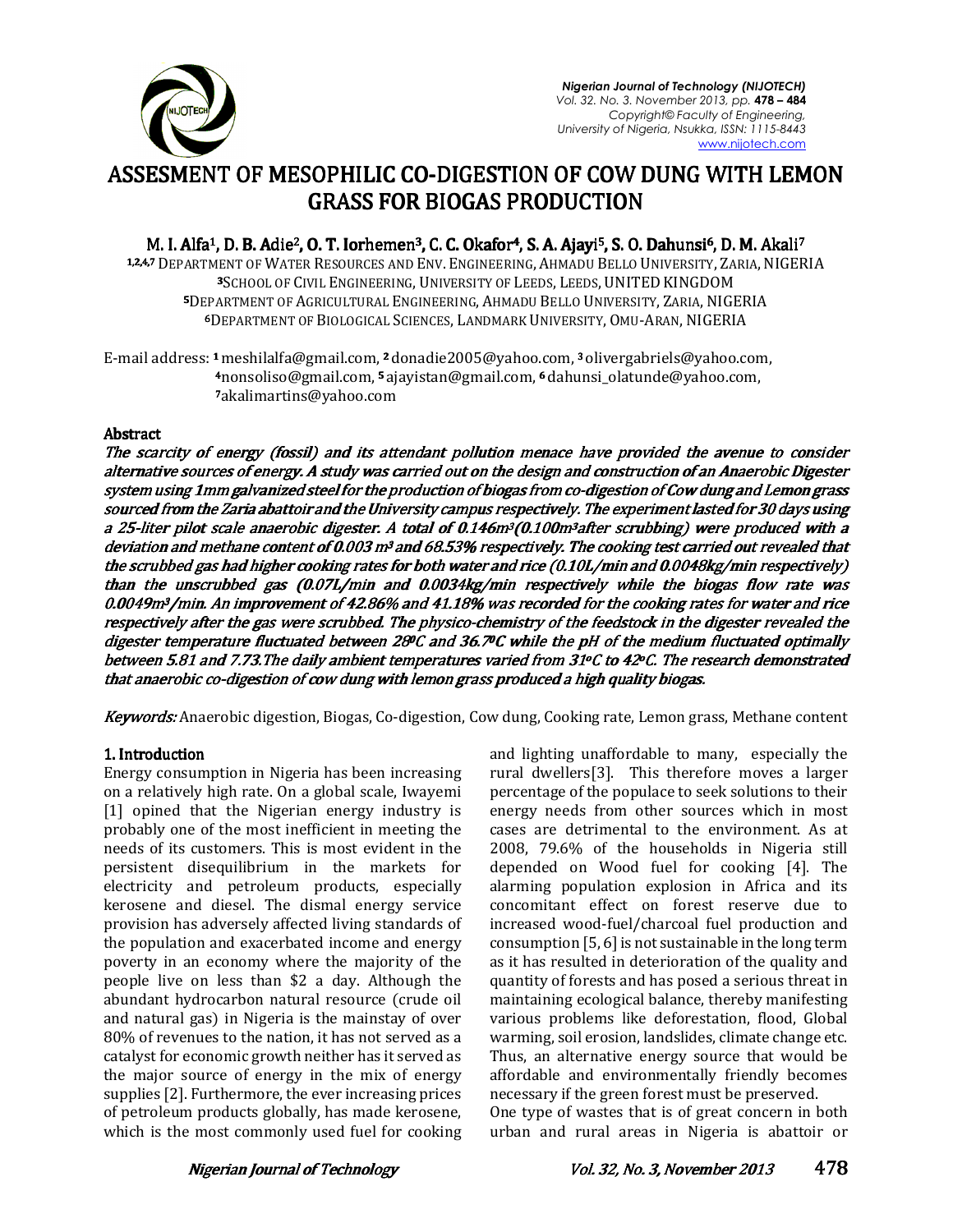slaughter-house wastes [7]. Cattle slurry is known to introduce a range of pathogens including Clostridium chavoie (black leg disease), Ascaris ova, E. coli and Salmonella spp. as reported in cow dung slurries in Bauchi state, Nigeria and in poultry wastes in Cameroon [8, 9]. More so, the consequences of abattoir waste pollution are felt by both humans and the environment. Its adverse effects on air quality, agriculture, potable water supplies, and aquatic life negatively impact health and well-being. Poor local communities, in particular, have little or no choice but to consume water polluted with abattoir waste. Furthermore, millions of tonnes of dung is released daily from the enormous cattle population especially in the northern part of Nigeria. These emit a lot of methane gas when exposed to the atmosphere, which is 320 times more harmful to human health than carbon dioxide [10]. In addition Lemon grass (Cymbopogon citratus) is a well-known medicinal plant due to its citral content [11]. After it is boiled for medicinal purpose and the citral content is extracted, the remains of the grass become waste and could constitute nuisance to the environment. The main challenge of the present world therefore is to harness the energy source which is environment friendly and ecologically balanced. This need has forced the world to search for other alternate sources of energy. But unfortunately the new alternative energy sources like the solar, hydro, wind etc. require huge economical investment and technical power to operate, which seem to be very difficult for the developing countries like Nigeria [3]. In the present moment, biogas energy can be one reliable, easily available and economically feasible source of alternative and renewable source (relative to solar, hydro and wind sources) which can be managed by locally available sources and simple technology for these rural villages. Thus biogas technology could be an appropriate means for recycling organic waste thereby achieving the goal one of the Millennium Development Goals (MDGs) of eradicating extreme poverty [12] via waste to wealth initiative. Thus the organic waste becomes a channel for wealth creation as they are harnessed as feed materials for the production of biogas as well as biofertilizers that would accrue from the digestate. It is for these reasons that researches like the present one are desirable to chart a course for sustainable energy production and utilization while a cleaner and safer environment is enhanced.

Anaerobic co-digestion process with the addition of low-cost municipal organic wastes could also be given consideration and as such, municipally available organic wastes including fats, oils and grease (FOG) and kitchen waste (KW), could be employed as the potential co-substrates. A 50% increase in biogas generation was recorded at a fullscale digester using FOG as a co-substrate [13]. FOG as a co-substrate was also investigated and a significant higher methane generation was reported [14]. The evaluation of evaluated food wastes as cosubstrates has been carried out and successfully enhanced methane yield production [15, 16, 17, 18, 19]. However, the physical and chemical nature of organic wastes and inocula can vary considerably, and the organic waste loading rate to the anaerobic digesters is critical in pilot or full-scale applications [20].

The objective of this study therefore, is to create a sustainable solid waste management system that supports greenhouse gas (GHG) emission reduction by the co-digestion of cow dung and Lemon grass for biogas generation.

#### 2. Materials and methods 2.1 Materials 2.1 Materials

The anaerobic digestion system comprises of a digester and a gas collection system which in turn is made up of the gas holder and water jacket designed and constructed. The details of the design of the anaerobic digestion system have been fully described previously [21].

The 25 litre - cylindrical biogas digester tank of height and diameter respectively 0.5m and 0.25m was fabricated from 1mm galvanized steel material. Similarly, a 12.1 litre gas holder tank of height 0.25m and diameter 0.25m was fabricated from thin sheet metal and used to temporarily store the biogas until it was used to produce heat or used to replace or supplement the supply of cooking gas. Plastic hose was used to connect the digester to the gas collection system and the biogas stove burner while plastic valves were installed to control the gas flow as shown in Figure 1.

Other materials used in this study include pH meter model pHS-2S, (Shanghai Jinyke Rex, China) for measuring the pH of slurry every week day throughout the retention period, and  $2/10C$ thermometers used to obtain daily temperature of the digester as well as the ambient temperatures of the research environment and biogas stove burner used for the cooking tests.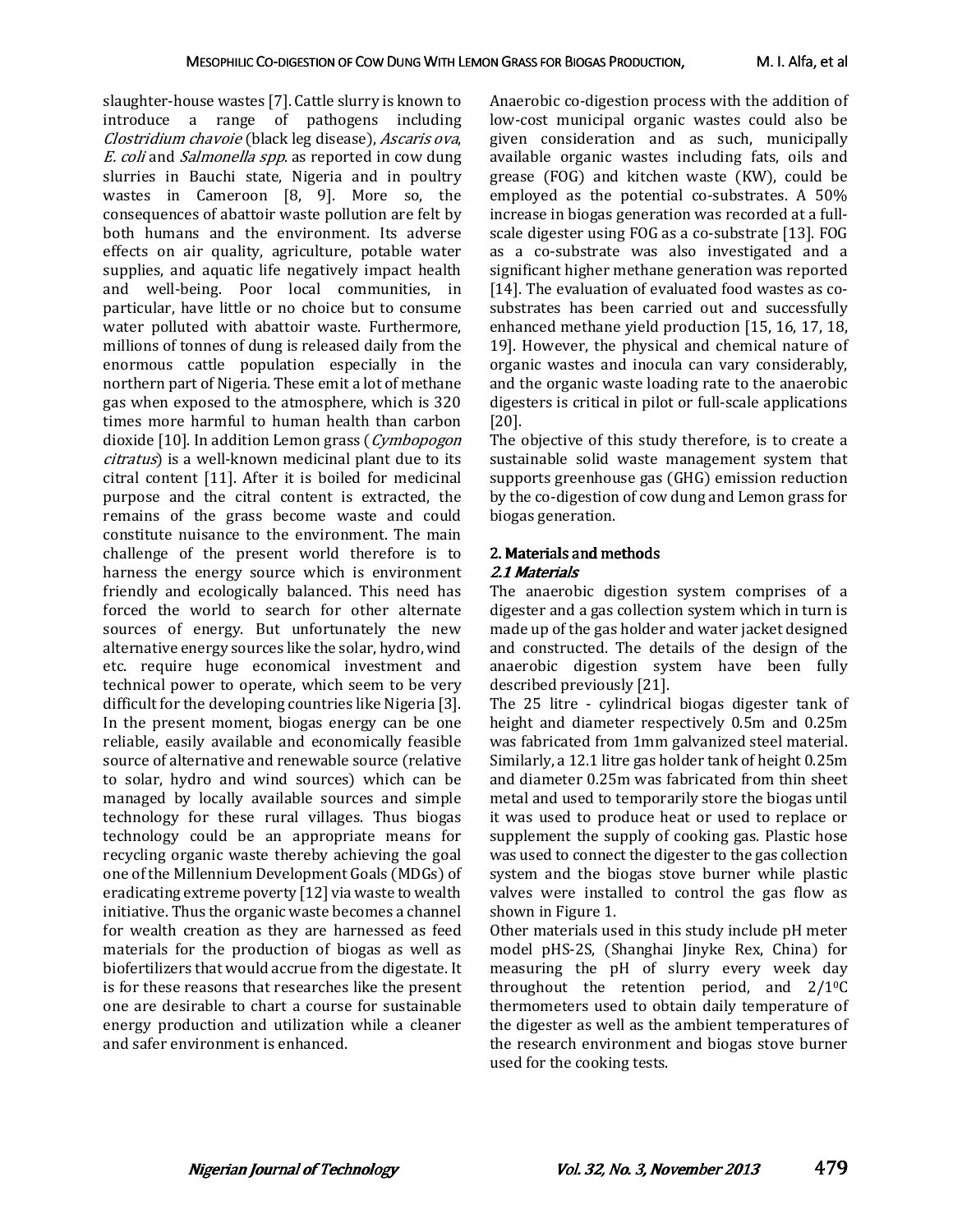

- 4. Hose from digester to gas holder 5. Gas holder 7. Rule 20. Water 5. Gas holder  $\overline{a}$ . Hose to cooking stove
- 

2. Feedstock inlet pipe 3. Effluent outpet pipe 5. Gas holder  $\begin{array}{ccc} 3. & \text{Effuent outpet pipe} \\ 6. & \text{Water jacket} \end{array}$ 9. Cooking stove in the kitchen Figure 1: Schematic view of the plant set-up

# 2.2 Biomass collection, Slurry Preparation and Digester Loading

The Cow dung was collected in sacks (fresh and free from impurities) from the Zango abattoir and transported to the research ground. The Cymbopogon citratus (lemon grass) on the other hand was gotten from gardens around staff quarters, Ahmadu Bello University, Zaria. The grass was crushed to smaller particles using the Hammer mill before they were transported to the research field for further pre-treatment. The inoculation of the digester was carried using partly decomposed slaughter house waste. The Lemon grass (Cymbopogon citratus) was pre-fermented for a period of 40 days while cow dung was prefermented for a period of 15 days respectively in plastic drums[11]. The longer period of prefermentation for the Lemon grass was as a result of the slow rate of decomposition of succulent plants which had not undergone any prior digestion unlike the cow dung that had gone through the digestive systems of the cattle.

The digestion was a batch process. The biomass feed material was combined in a ratio 1:1 by weight of cow dung and lemon grass. 6kg of pre-fermented cow dung/Lemon grass was mixed with water to form slurry in the ratio 1:1 by volume and introduced into the digester through the inlet. The slurry is allowed to occupy three quarter of the digester space leaving a clear height of about 0.0625 m as space for the gas production. The inflow was directed downward to cause the solids to accumulate at the bottom of the tank where after digestion they were easily removed. Before feeding the digester, the flexible hose connecting the gas outlet from the digester to the gas holder was disconnected, such that the gas outlets from the digester were left open. This was done to prevent negative pressure build up in the digester. The gas was collected from the digester through a 10mm diameter flexible hose connected from the digester to the bottom of the gas collection system. The

collected gas is allowed to pass through water and slaked lime respectively as scrubbers. Chen et al.,[23] noted that slaked lime  $(Ca(OH)_2)$  could be used to remove carbon dioxide  $(CO<sub>2</sub>)$  from the flue gas, and that there is evidence that the  $CO<sub>2</sub>/Ca(OH)<sub>2</sub>$ reaction also requires the uptake of water. The overall reaction is expressed by:

 $Ca(OH)_{2(s)} + CO_{2(g)} \rightarrow CaCO_{3(s)} + H_2O_{(ads)}$  (1) The volumes of gas collected before and after scrubbing were taken and recorded following the method described in the succeeding section. The gases collected before and after scrubbing were used to boil water using Ahmadu Bello University biogas stove burner [24] to estimate and compare the cooking rates. The experiment was monitored for 30days digestion period. During this period, daily ambient temperature of Samaru- Zaria varied from 31oC to 42oC which is within the mesophilic temperature range.

# 2.3 Measurement of gas production

The gas holder was calibrated with the aid of a rule marked 7 in the figure 1 to enable the reading of the daily gas production from the co-digestion of cow dung with Lemon grass.

The volume of biogas produced was measured each day shortly before sunset, by computing the volume of the gas holder floating over water level in the water jacket.

The base area of the gas holder is expressed by eqn  $(2)$ :

$$
A = \frac{\pi d^2}{4} = \frac{\pi \times 0.25^2}{4} = 0.0491m^2 \tag{2}
$$

The height of cylinder above water level was read off on the calibration on the gas holder.

Let this height  $(h) = x$ , which varies.

Volume of biogas is obtained as the volume of cylinder above water level, given by eqn (3) Volume,

$$
V = \left(\frac{\pi d^2}{4}\right)h\tag{3}
$$

where  $h = x$ 

Vol. 32, No. 3, November 2013 480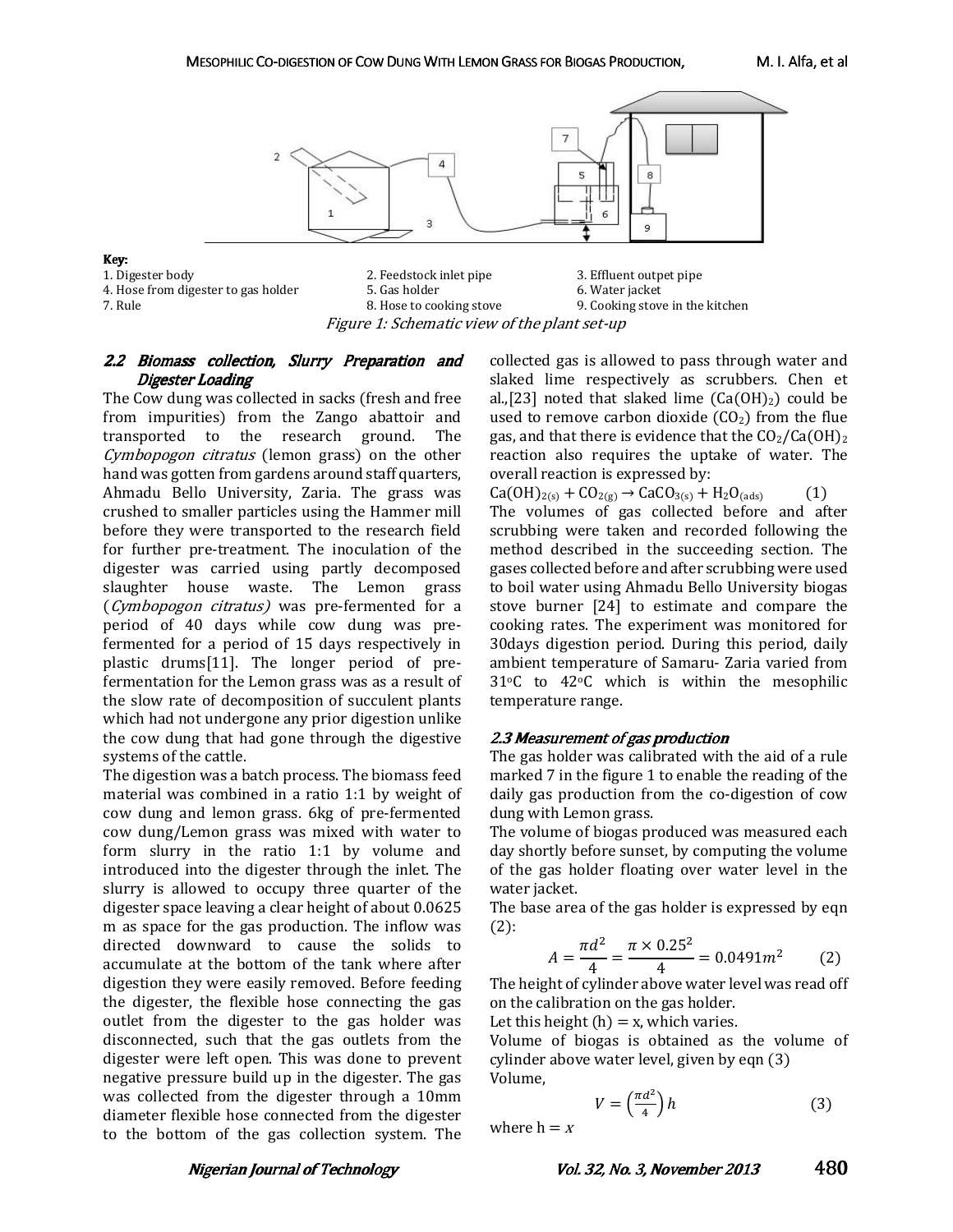Substituting for A in eqn (2), the volume of biogas, V  $= 0.0491 \times m^3$ 

In the evening, when the cooking test was concluded (about 7pm local time), the gas holder was completely emptied. The values given by the calibration were written down in order to obtain the daily production by subtracting this value by that of the previous day. It was assumed that other impurities apart from carbon dioxide was negligible, thus, the difference in volume of gas produced before and after scrubbing were used to estimate the methane content.

#### 4. Results and discussions 4. Results

The quantity of biogas produced daily from the codigestion of cow dung and lemon grass over a period of 30 days is summarized in Figure 2 while the cumulative biogas production is represented in Figure 3.

Biogas production was observed on the first day (24 hours) after loading the digester and increased gradually until the peak was reached on 11thday. This fast rate of production could be attributed to long pre-fermentation period. The production dropped progressively after the  $11<sup>th</sup>$  day except for a sudden rise on the 16th day after which production was steady until the 18thday when a progressive drop was observed. There was also a sudden rise in gas production on the 22nd and 26th day respectively. A total of  $0.146$  m<sup>3</sup> ( $0.100$ m<sup>3</sup> after scrubbing) of biogas was produced from the co-digestion of Cow dung and Lemon grass (*Cymbopogon citratus*) with a standard deviation of 0.003 m3and methane content of 68.53% (see Table 1). The table further shows the total biogas produced, the biogas yield per day, the biogas yield per of kg slurry as well as the daily biogas yield per kg slurry.

Table 1 also shows the estimate of the methane content of the biogas produced on the basis of the decrease in volume after removal of carbon dioxide. The methane content of 68.53% obtained in this study corresponds with the values stated in literatures for animal wastes and succulent grass [25]. The values for biogas production obtained in this work (0.146  $m^3$  and 0.100  $m^3$  after scrubbing), corroborate with previous studies on biogas from cow dung [3, 26, 27] although the quality of the gas from co-digestion was observed to be better.

It was observed that the digester temperature fluctuated between 280C and 36.70C while the daily ambient temperatures varied from  $31\textdegree C$  to  $42\textdegree C$  (see figure 4).

The pH of the medium changed progressively from acidic to slightly alkaline fluctuating optimally between 5.81 and 7.73(see figure 5).This accounts for the nearly steady rate of biogas production recorded as the pH reveals equilibrium in the digester microbial habitat, a situation necessary for optimum biogas production[22,28]. Tables 2 shows the summary of the results for the cooking tests carried out on the gas produced before and after scrubbing. The times taken to boil 0.1L of water and parboil 0.18kg of rice were used to estimate the cooking rates in each case.

The results of the cooking tests carried out to estimate the minimum time it would take to boil water and rice respectively are presented on table 2. It shows that the scrubbed gas had higher cooking rates for both water and rice (0.10L/min and 0.0048kg/min respectively) than the unscrubbed gas (0.07L/min and 0.0034kg/min respectively. The biogas flow rate based on the design of the burner and the results obtained was 0.0049 m3/min. The difference in the time of cooking reflects the quality of the gas in each case. An improvement of 42.86% and 41.18% was recorded for the cooking rates for water and rice respectively after the gas were scrubbed.



Figure 2: Daily Biogas production from Co-digestion of Cow dung and Lemon grass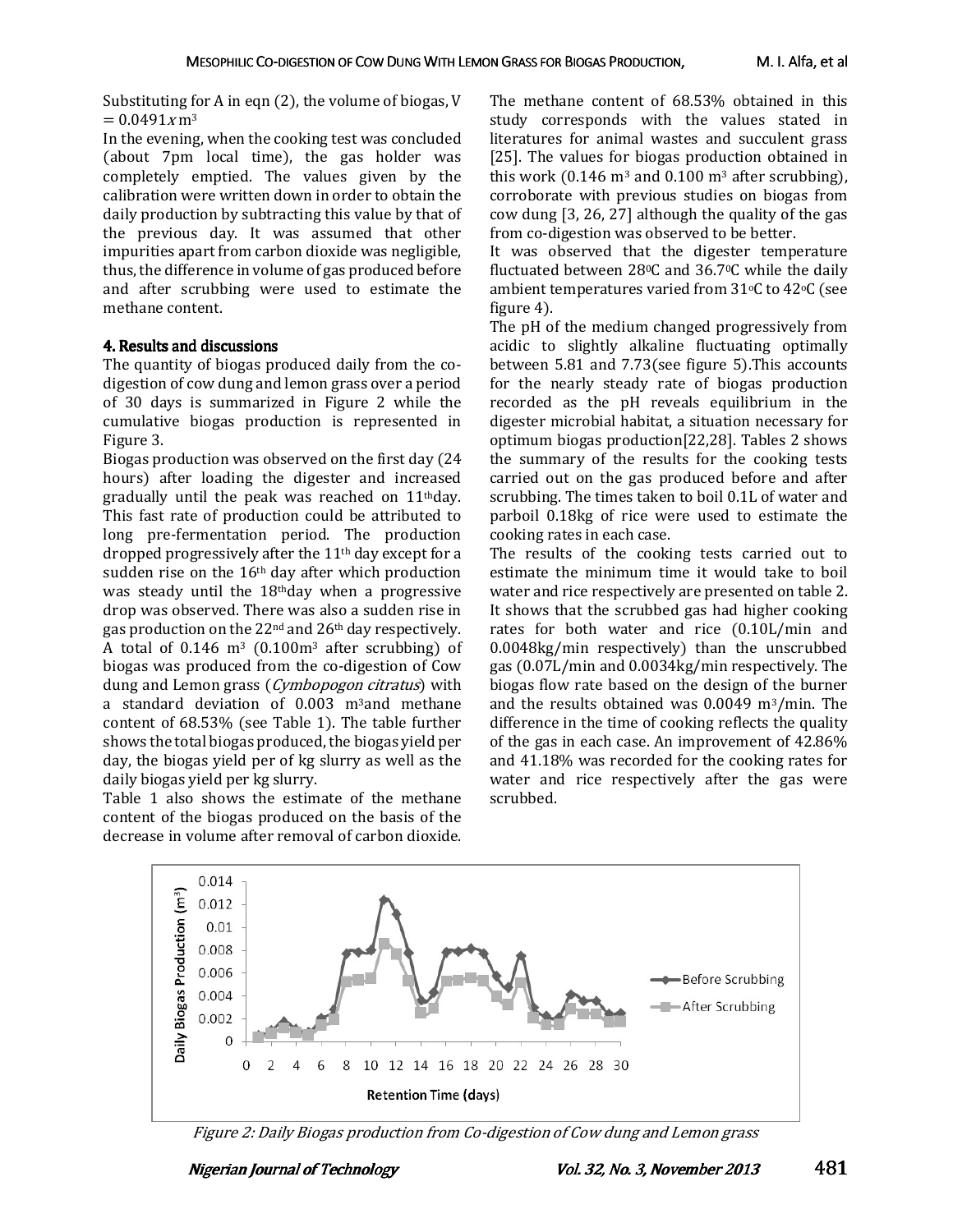

Figure 3: Cumulative Biogas production from Co-digestion of Cow dung and Lemon grass

| Table 1: Biogas Yield from Co-digestion of Cow dung and Lemon grass before and after scrubbing |              |                |               |                       |                   |                 |  |  |  |  |  |
|------------------------------------------------------------------------------------------------|--------------|----------------|---------------|-----------------------|-------------------|-----------------|--|--|--|--|--|
|                                                                                                | Total volume | Average Biogas | Average yield | Average daily yield   | Deviation         | Estimated       |  |  |  |  |  |
|                                                                                                | of Biogas    | yield per day  | of Biogas per | of Biogas per Kg of   | (m <sup>3</sup> ) | Methane         |  |  |  |  |  |
|                                                                                                | produced     | $(m^3/day)$    | Kg of slurry  | slurry $(m^3/kg/day)$ |                   | Content $(\% )$ |  |  |  |  |  |
|                                                                                                | $(m^3)$      |                | $(m^3/kg)$    |                       |                   |                 |  |  |  |  |  |
| Before                                                                                         | 0.146        | 0.00486667     | 0.024333      | 0.000811              | 0.003203          |                 |  |  |  |  |  |
| Scrubbing                                                                                      |              |                |               |                       |                   | 68.53           |  |  |  |  |  |
| After                                                                                          | 0.100        | 0.003333       | 0.016667      | 0.000556              |                   |                 |  |  |  |  |  |
| Scrubbing                                                                                      |              |                |               |                       |                   |                 |  |  |  |  |  |

#### Table 2: Summary of Cooking Test Results

| --- <i>a</i> - --------<br><b>Cooking Rates</b> |       |      |                 |          |                  |         |                 |         |          |                                               |
|-------------------------------------------------|-------|------|-----------------|----------|------------------|---------|-----------------|---------|----------|-----------------------------------------------|
| Water                                           |       |      |                 |          |                  | Rice    |                 |         |          |                                               |
| Before                                          |       |      | After Scrubbing | %Increas | Before Scrubbing |         | After Scrubbing |         | %Increas | Consumptio<br>n Rate<br>(m <sup>3</sup> /min) |
| Scrubbing                                       |       |      |                 | e        |                  |         | e               |         |          |                                               |
| Time                                            | Rate  | Time | Rate            |          | Time             | Rate    | Time            | Rate    |          |                                               |
| (min                                            | L/min | min) | (L/min          |          | (min             | (kg/min | min)            | (kg/min |          |                                               |
|                                                 |       |      |                 |          |                  |         |                 |         |          |                                               |
| 1.42                                            | 0.070 | 1.01 | 0.10            | 42.86    | 52.66            | 0.0034  | 37.45           | 0.0048  | 41.18    | 0.0049                                        |



Figure 4: Daily Digester and Ambient Temperatures for the Co-digestion of Cow dung and Lemon grass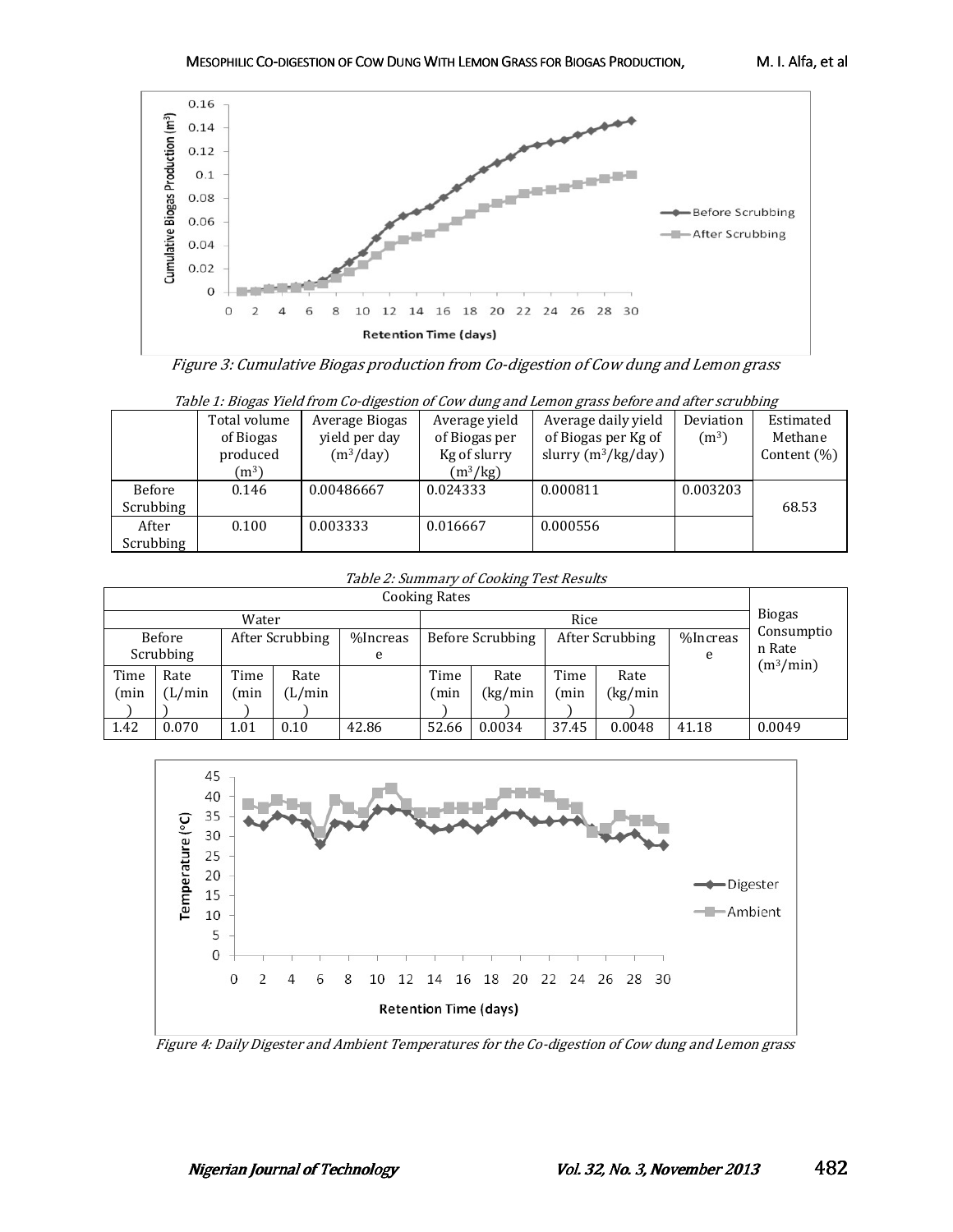

Figure 5: pH of the co-digestion of Cow dung and Lemon Grass at various times intervals

# 4. Conclusion 4. Conclusion

The study has demonstrated that biogas of good quality and quantity can be produced from the mesophilic co-digestion of cow dung and lemon grass. The total biogas yield for the respective substrates observed in this research is comparable with those from other substrates. The methane content recorded is comparable with those obtainable in literature. Although the energy outputs of the gases were not determined, the gases were able to boil potable water in a period of time comparable with those of kerosene, electrical and butane stoves.

This study could not establish if longer retention period for the co-digestion would increase the biogas yield although it is inferred that it could allow for proper decomposition of the lemon grass and consequently higher biogas yield.

Furthermore, the study revealed that scrubbing of the biogas for removal of impurities such as but not restricted to carbon dioxide and hydrogen sulphide improved the heating capacity of the gas as demonstrated by the increase in the cooking rates for water and rice respectively.

# Acknowledgement Acknowledgement

The authors wish to acknowledge the contributions of Prof C. A. Okuofu , Dr J. A. Otun and Dr S. B. Igboro all of the Department of Water Resources and Environmental Engineering for their immense contribution to the success of this study.

# **References**

[1] Iwayemi, A. Nigeria's Dual Energy Problems: Policy Issues and Challenges being a paper presented at the 31st International Association for Energy Economics International Conference, Istanbul, Turkey, June 1820, 2008 available on www.iaee.org/en/publications /newsletterdl.aspx?id=53 (21/09/2011)

- [2] Machunga-Disu, L.L. and Z. Machunga-Disu, Sustainable management of natural resources and the need for revenue transparency, subsidy reform and full deregulation: The Transformation from Fossil Fuel to Green Energy, Green Deal Nigeria. A publication of Heinrich Boll Stiftung, Nigeria 2012. Available online http://ng.boell.org/downloads/ Chapter - 6 Oil and Gas Technical Background Paper.pdf accessed 17/05/2012
- [3] Ahmadu, T.O., C.O. Folayan and D.S. Yawas. Comparative Performance of Cow dung and Chicken Droppings for Biogas Production. Nig. J. Eng. 16 (1): 154-164. 2009
- [4] Nigeria Bureau of Statistics. Social Statistics in Nigeria 2009. available on http://www.nigerianstat.gov.ng /ext/latest\_release/ssd09.pdf (21/09/2011)
- [5] UNDP.Human Development Report. UN Development<br>Programme, New York, http://hdr.undp.org http://hdr.undp.org /en/reports/global/hdr2010 /chapters/. 2010; Accessed on 23 February 2011.
- [6] FAO: Food and Agriculture Organization (FAO), Rome,<br>Italy. http://faostat.fao.org/site/626 /Desktop http://faostat.fao.org/site/626 Default.aspx ?PageID=626#ancor. Accessed on 1 March 2011.
- [7] Ezeoha S. L and Ugwuishiwu B. O: ''Status of Abattoir Wastes Research inNigeria " Nigerian Journal of Technology, Vol. 30, No. 2, 2011. Pp. 143-148
- [8] Yongabi KA, Harris PL, Sambo AS and Agho MO. Managing Cow Dung with A Cheap, LowTech Plastic Digester. Proceedings of the 29 WEDC International Conference on Water and Environmental Sanitation co-organised by Water Engineering Development Centre-of Loughborough University, UK, in conjunction with the Ministry of water resources,